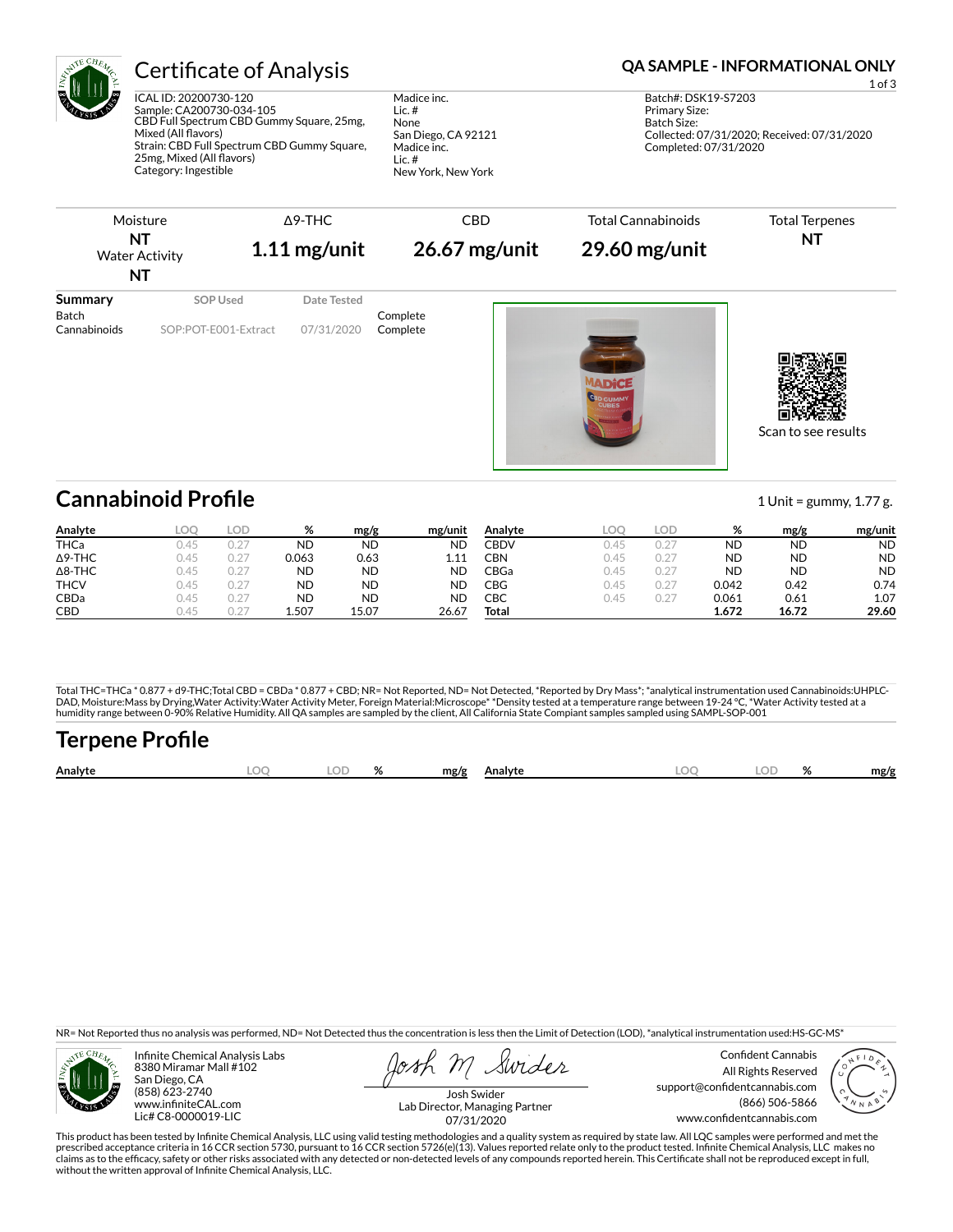

ICAL ID: 20200730-120 Sample: CA200730-034-105 CBD Full Spectrum CBD Gummy Square, 25mg, Mixed (All flavors) Strain: CBD Full Spectrum CBD Gummy Square, 25mg, Mixed (All flavors) Category: Ingestible

Madice inc. Lic. # None San Diego, CA 92121 Madice inc. Lic. # New York, New York

### Certificate of Analysis **Certificate of Analysis QA SAMPLE - INFORMATIONAL ONLY**

2 of 3 Batch#: DSK19-S7203 Primary Size: Batch Size: Collected: 07/31/2020; Received: 07/31/2020 Completed: 07/31/2020

## **Residual Solvent Analysis**

| Category 1 | OO<br>-- | ∟OD | Limit | <b>Status</b> | Category | LOO | loe | ∟imit | <b>Status</b> | Category 2 | O). | LOD. | Limit | Status |
|------------|----------|-----|-------|---------------|----------|-----|-----|-------|---------------|------------|-----|------|-------|--------|
|            |          |     |       |               |          |     |     |       |               |            |     |      |       |        |

NR= Not Reported thus no analysis was performed, ND= Not Detected thus the concentration is less then the Limit of Detection (LOD) ,\*analytical instrumentation used=HS-GC-MS\*

#### **Heavy Metal Screening**

| $\sim$<br>$-$<br>$-\sim$<br>$\sim$ | $\cap$<br>LUD | ∠imit∶ | Status |
|------------------------------------|---------------|--------|--------|
|                                    |               |        |        |

NR= Not Reported thus no analysis was performed, ND= Not Detected thus the concentration is less then the Limit of Detection (LOD) , \*analytical instrumentation used:ICP-MS\*

### **Microbiological Screening**

| ີ °sult |  |
|---------|--|
|         |  |

ND=Not Detected; \*analytical instrumentation used:qPCR\*



Infinite Chemical Analysis Labs 8380 Miramar Mall #102 San Diego, CA (858) 623-2740 www.infiniteCAL.com Lic# C8-0000019-LIC

Josh M Swider

Confident Cannabis All Rights Reserved support@confidentcannabis.com (866) 506-5866 www.confidentcannabis.com



Josh Swider Lab Director, Managing Partner 07/31/2020

This product has been tested by Infinite Chemical Analysis, LLC using valid testing methodologies and a quality system as required by state law. All LQC samples were performed and met the prescribed acceptance criteria in 16 CCR section 5730, pursuant to 16 CCR section 5726(e)(13). Values reported relate only to the product tested. Infinite Chemical Analysis, LLC makes no<br>claims as to the efficacy, safety o without the written approval of Infinite Chemical Analysis, LLC.